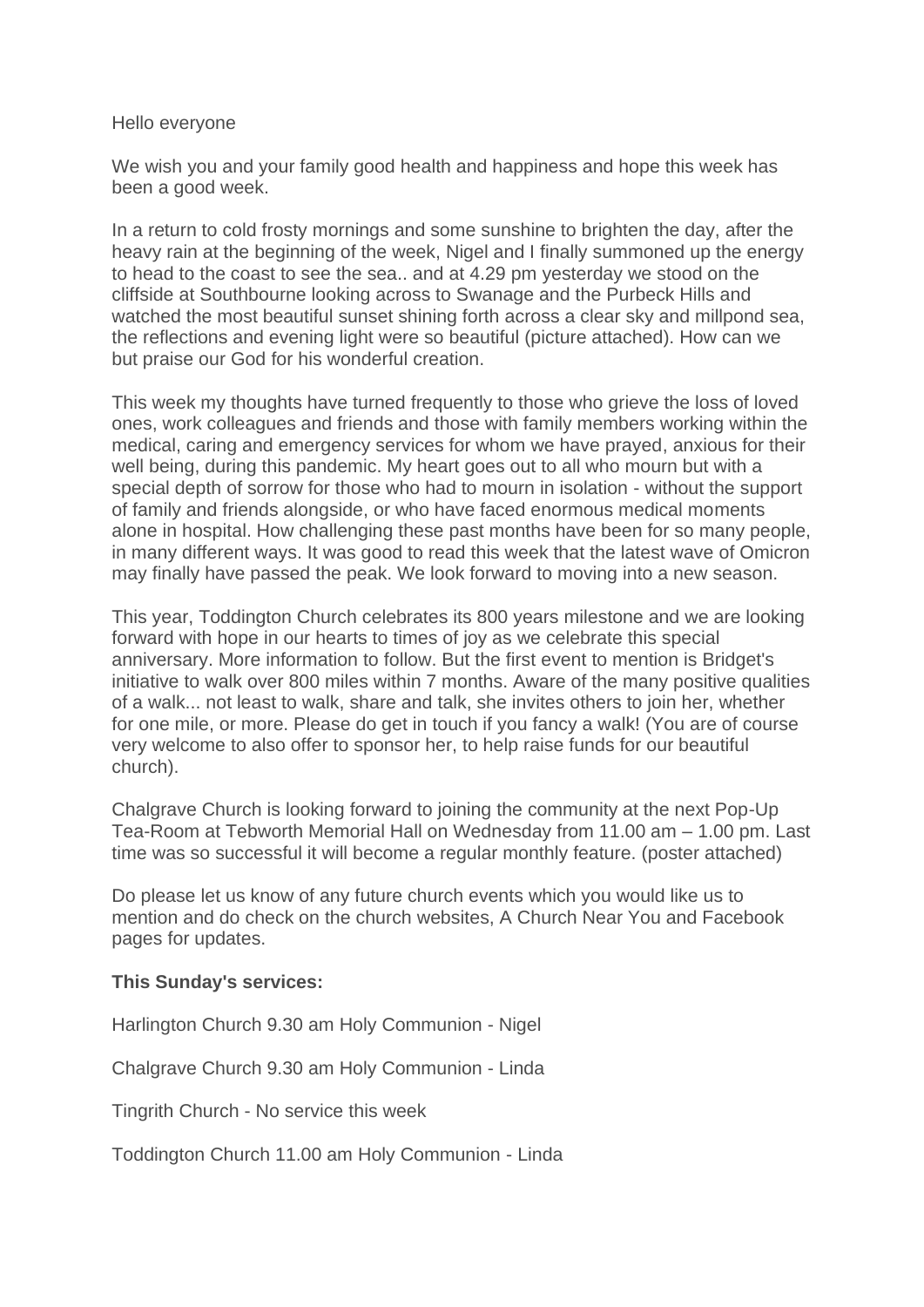Westoning Church 11.00 am Holy Communion - Nigel

The Upper Room returns online at 6.00 pm. Theme: New Year Resolve. Zoom link:

[https://us02web.zoom.us/j/86914811575?pwd=MVRIL1hnSWw2OHRBZjAwNjhOQTl](https://us02web.zoom.us/j/86914811575?pwd=MVRIL1hnSWw2OHRBZjAwNjhOQTlQZz09) [QZz09](https://us02web.zoom.us/j/86914811575?pwd=MVRIL1hnSWw2OHRBZjAwNjhOQTlQZz09)

Please contact Revd Linda for joining instructions

# **Services and Events this week**:

## **Monday 17th January**

Morning Prayer at Toddington Church 9.30 am

## **Tuesday 18th January**

Westcaf - Westoning Village Hall 10.00 am – 12.00 noon

Knitting Group - Wilkinson Hall Toddington 10.30 am

Sewing Bee Westoning Village Hall 1.00 – 3.00 pm

Chalgrave PCC meeting 8.00 pm - The Rectory

## **Wednesday 19th January**

10.00 am Morning Service, Harlington Church

Pop-Up Tea Room, 11.00 am – 1.00 pm, Tebworth Memorial Hall (with refreshments and a book stall)

TWIG 3.30 – 5.00 pm Westoning Village Hall

Westoning PCC 7.30 pm at church.

### **Thursday 20th January**

Fellowship Time 2.00 pm Wilkinson Hall

Toddington PCC 7.30 pm - Zoom

### **Friday 21st January**

Painting for Pleasure group 10.30 am Wilkinson Hall

Little Stars 1.15 pm Westoning Church

Friday Fellowship – 2.00 pm, Westoning Village Hall